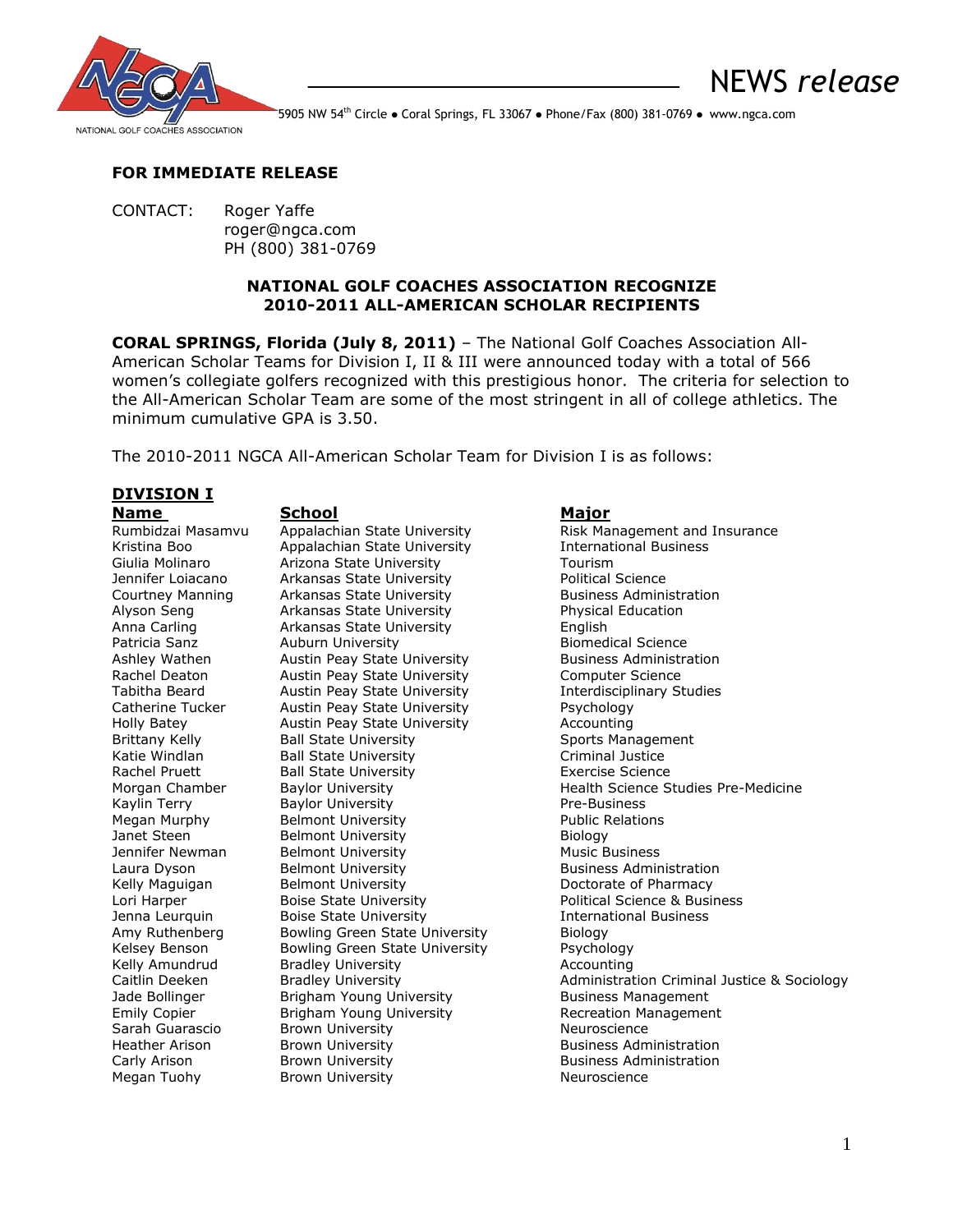Jane Dong Columbia University Michelle Mathwick Drake University

Butler University **Marketing** Sarah Bejgrowicz Campbell University **Exercise Science** Jordan Hollinshead Charleston Southern Nursing Amanda D'Ostroph Charleston Southern Biology Elise Trebaol **Charleston Southern Business Finance** Jessica Alexander Coastal Carolina University Management Alicia Grier **Coastal Carolina University** Finance Brittany Henderson Coastal Carolina University Management Courtney Boe Coastal Carolina University Marketing Betsy Birchall **College of William & Mary Pre-Med Columbia University Columbia University** Economics<br>
Columbia University **Example 2** Financial Economics Hadley Jennings Drake University **Business Administration** Kaitlyn Mauk **Drake University Lack Communistration**<br>Michelle Mathwick Drake University **Business Administration** Stacey Kim **Duke University Duke University Political Science** Courtney Ellenbogen Duke University Economics Julia Strandberg East Carolina University Communications Fanny Wolte **East Carolina University** Sport Studies Taylor Church Eastern Kentucky University Dietetics April Emerson **Eastern Kentucky University** Mathematics Teaching Linda Hogberg Eastern Kentucky University Sports Management Kara Fant **Eastern Kentucky University** Physics Katie Wiedmar Eastern Kentucky University Marketing Sarah Johnson Eastern Michigan University Accounting Usanee Laopattananont Eastern Michigan University International Business Martyna Mierzwa Elon University International Business Tara McFadden **Elon University** Elon Education Virginia Mayer Elon University Accounting Shelby Coyle FIU FIU **International Business** Aubrie Street Furman University **Furman University** Mudeclared Alexa Rancourt Furman University Philosophy Stefanie Kenover Furman University **Furman Interval Construct** Political Science Audrey Dalton Georgetown University Psychology Jordan Redfield Georgetown University Psychology Georgetown University Laura Sanchez **Georgia State University** Finance Charlotte Lorentzen Georgia State University Journalism Solveig Helgesen Georgia State University Exercise Science Jessica Howe Gonzaga University Economics Bonnie Hu Harvard University Government Christine Jane Lee Harvard University English Friederike Reuter Harvard University Economics Danielle Soderberg High Point University Entrepreneurship Margaret Suchan High Point University **Business Administration** Morgan Heyrman Hofstra University **Broadcast Journalism** Amy Hoffmann Hofstra University Environmental Resources Jenna Masnyk and Hofstra University and Broadcast Journalism Cynthia Cheng Hofstra University Undeclared Hannah Bachman Illinois State University Speech Pathology<br>
Katie Jean Illinois State University School Actuarial Science Illinois State University **Actuarial Science** Diana Price **Indiana State University** Exercise Science Christina Beyerl Indiana State University Psychology Indiana State University **Athletic Training** Britney Martin **Indiana State University Communist Container** Education Communist Communist Communist Communist<br>
State University Communist Communist Communist Communist Communist Communist Communist Communist Communist Co Emily Dixon Indiana State University Rosie Davies **Indiana University Political Science** Kate Coons **Indiana University Example 20** Biology

Julia Porter Butler University Communication Science & Disord Emily Roering Colorado State University Health and Exercise Science Faith Hardison East Carolina University Child Development and Family Relations Colleen Estes East Carolina University Exercise and Sport Science Robyn Scott **Eastern Michigan University** Exercise Science Sports Medicine Alyssa Kwon Eastern Michigan University Exercise Science Sports Medicine Meredith Fairbairn Eastern Michigan University Exercise Science Sports Medicine Sports Management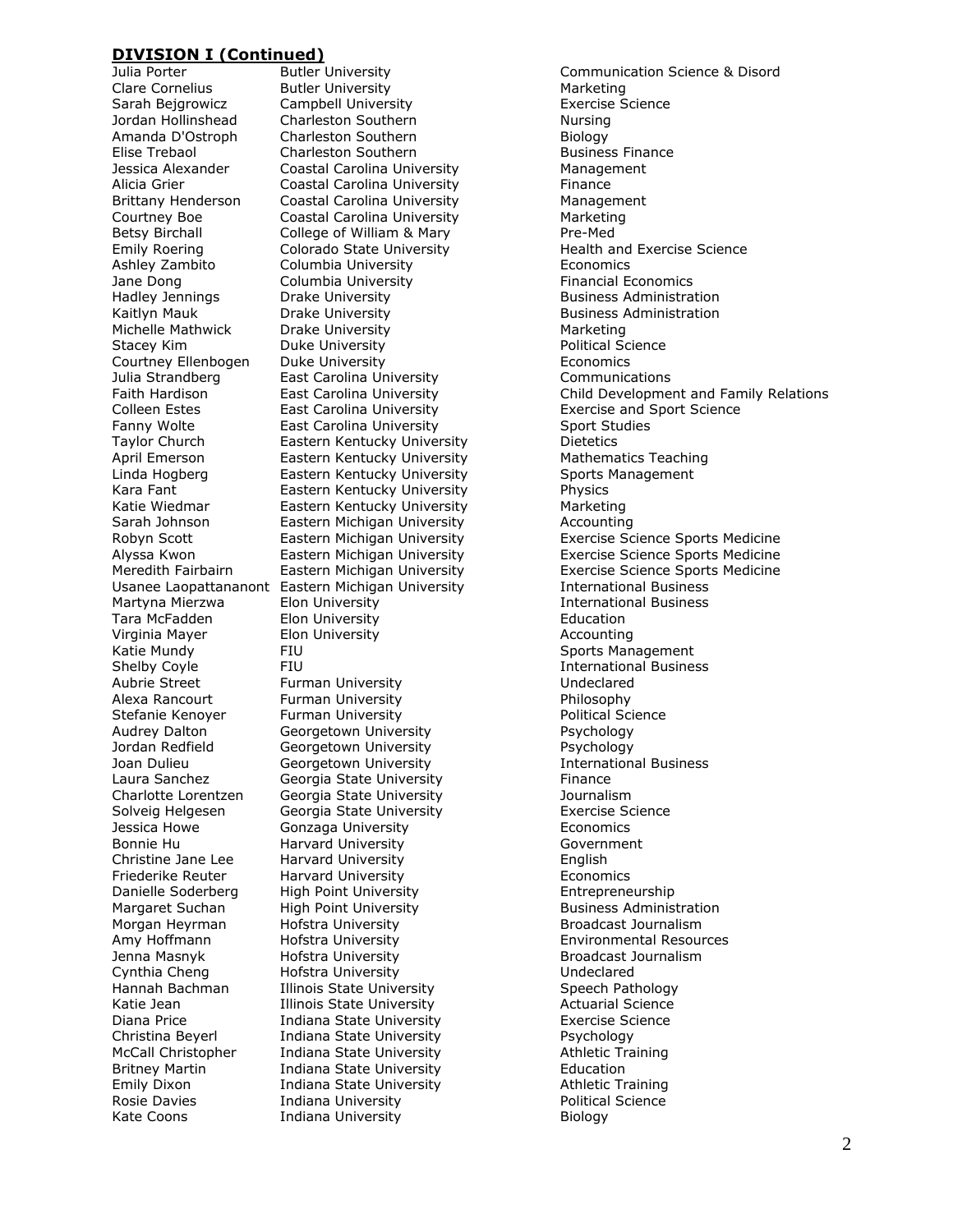Kristin Paulson Iowa State University Brooke Mallory **Longwood University** 

Sasikarn On-Iam Iowa State University Food Science Laurence Herman Iowa State University **Management** Prima Thammaraks Iowa State University Design Taylor Lamphier The Music Chementary Education<br>19 Travilla Arrizon Crue Dacksonville State University The Business Administration Jackson ville State University Astrid Parsson Jacksonville State University Exercise Science Mary Chamberlain James Madison University Justice Studies Hanna Roos **Kansas State University** Graphic Design Schbongkosch Preamchuen Kennesaw State University Sports Management Hayley Clinning **Kennesaw State University** Management Erin Hawe **Kent State University** Communication Studies<br>
Sarah Bradlev Kent State University **Communication Studies** Sarah Bradley Kent State University Communication Studies Kent State University Mercedes Germino Kent State University **Communication Studies** Lindsey McAtee Long Beach State University Exercise Science Hannah Pierce Longwood University Psychology Amanda Steinhagen Longwood University Undeclared Austin Ernst **Louisiana State University** Management Samantha DiDomenico Marshall University **Accounting** Accounting Megan Reynolds McNeese State University Finance Alaina Cleland McNeese State University **Health and Human Performance** Audrey Koncaba McNeese State University Education McKayla Anderson McNeese State University McKayla Accounting Kelsey Haynie **McNeese State University Business Administration** Mary Alice Murphy Mercer University **Mary Alice Murphy** Mercer University **Political Science** Aurelie Wiriath Mercer University Medicine Aimee Neff Michigan State University Communications Caroline Powers Michigan State University Education Ashley Haggard Middle Tennessee State University Marketing Steph Gough Middle Tennessee State University Geoscience Maria Roos Mississippi State University Communications Mallory Batson Mississippi State University **Elementary Education**<br>
Elementary Education<br>
Emma Clegg Missouri State University **Elementary Planning/Community &** Kelsey Welber Missouri State University Marketing Emily Potts **Missouri State University** Finance Melissa Hultstrand Montana State University **Pre-Business Marketing** Katie Michunovich Montana State University Business-Accounting Emma Jonsson Morehead State University Business Management Emma Eksell **Morehead State University** Sports Management Marisa Kamelgarn Morehead State University Biology Sofia Pettersson Morehead State University **Business Administration** Delaney Howson Murray State University Manus Accounting Apinporn Swaschuto New Mexico State University Individualized Studies Demi Jun Wi Mak New Mexico State University Foreign Languages Mieke Christine Canan New Mexico State University **Animal Range Science Brittany Marchand** North Carolina State University Chemical Engineering North Carolina State University Chemical Engineering Amanda Baker **North Carolina State University** Business Administration Maureen Dunnagan Morth Carolina State University Sports Marketing Megan Swan North Dakota State University Civil Engineering Amy Anderson North Dakota State University Accounting Stephanie Kim **Northern Arizona University** Photography Kelsie Passolt **Northern Illinois University** Broadcast Journalism Allie Parthie Northern Illinois University Biology/Pre-Medicine Mara Kovac Oakland University Journalism Elizabeth Ecker **Cakland University Pre-Business Administration** Alanna Gerber Oakland University Pre-Elementary Education Ohio University **Communication Studies** Sarah Tranelli **Sarah Tranelli** Ohio University **Broadcast Journalism** Broadcast Journalism Meryl Weaver **Ohio University Integrated Math Education** Megan Weaver **Mathematics Actuarial Science** Mathematics Actuarial Science Erin Cahill **Cancel Communists** Ohio University **Accounting** Accounting

Tessa Teachman Louisiana State University Mass Communications: Advertising Molly Ginger **Marshall University** Sports Management and Marketing Missouri State University **Planning/Community & Regional Planning** Kara Brinkmann Ohio University Management Information Systems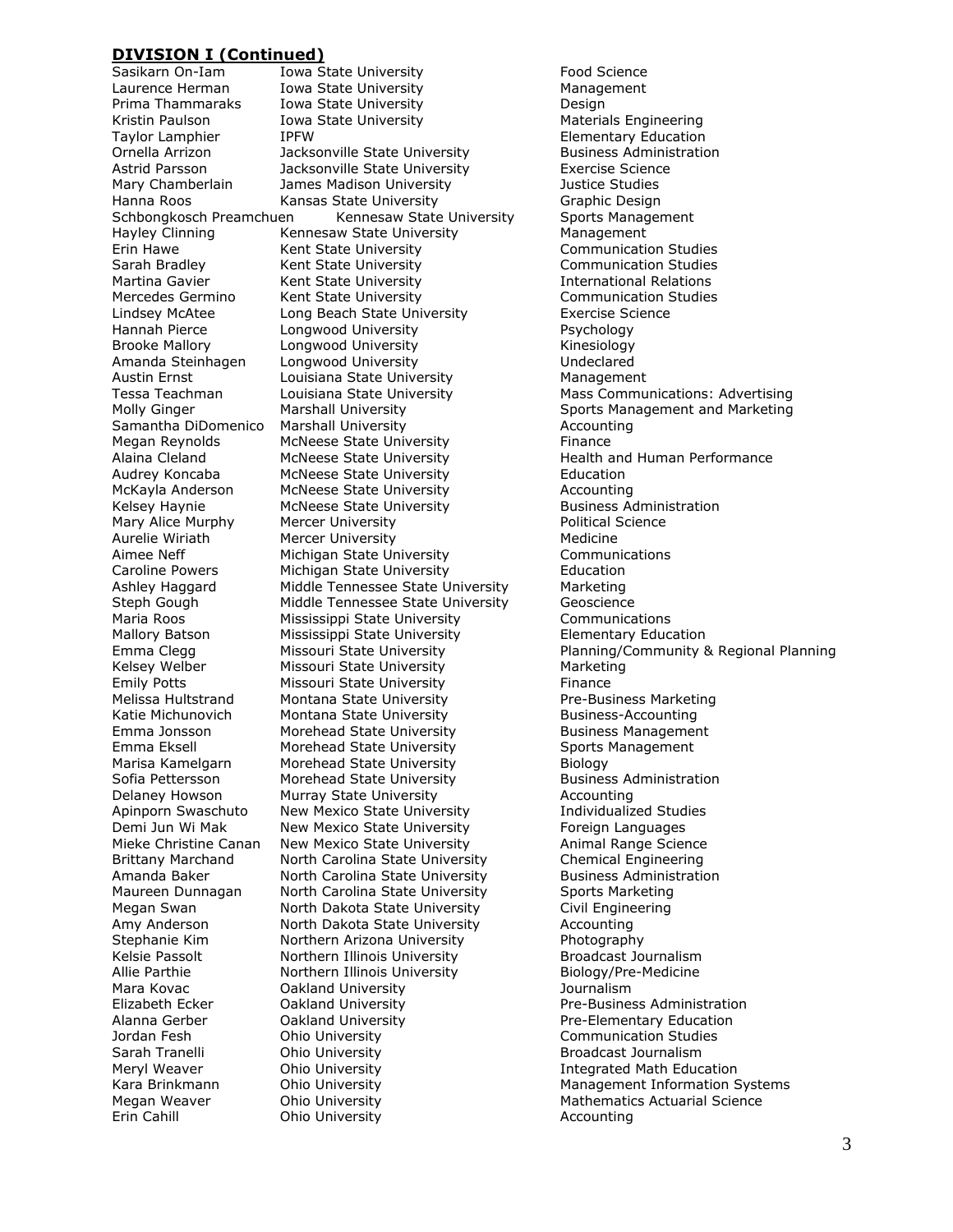Crystal Reeves Oral Roberts University Whitney Marie Rhodes UNCW Emily Tubert **University of Arkansas**<br>Corinna Rees **Munimizity of Arkansas** 

Kimberley Bradbury Old Dominion University Sports Management<br>Crystal Reeves Oral Roberts University Business Administration Liv Cheng **Pepperdine University**<br>
Martine de Gannes Pepperdine University **Advertising** Pepperdine University **Advertising/Public Relations** Thea Hoffmeister **Purdue University Business Management** Jeanne Waters **Rutgers University Political Science and History Provisional Access** Malin Enarsson San Diego State University San Kinesiology Alessia Knight San Diego State University Communications Nicole Longobardo Seton Hall University History Hannah Basalone Seton Hall University **Broadcasting Visual Media**<br>
Julie Juchno Siena College Biochemistry Biochemistry Julie Juchno Siena College Biochemistry Siena College **English** Catherine Shomo Siena College **Accounting** Accounting Katelynn Mannix Siena College **Biochemistry** Brittany Hanten South Dakota State University Mathematics Alisha Matthews Southern Illinois University **Recreation** Ashleigh Rushing Southern Illinois University Carbondale Elementary Education Kelsey Atteberry Southern Illinois University Edwardsville Kinesiology Hilary Powles Southern Illinois University Edwardsville Accounting Melanie White Southern Methodist University Sundeclared<br>
Maria Elena Villamil Southern Methodist University Sundeclared Southern Methodist University **Undeclared** Jennifer Hooper Southern Methodist University Marketing Jamie Coking **Southern Utah University Education** Sally Watson **Stanford University Stanford University International Relations** Sydney Burlison Stanford University Communications Rebecca Durham Stanford University **Provident Contains Accord Provident** Psychology Sara Jones Stephen F. Austin State University English Alexandria Buelow Stetson University Sports Management Sammi Smith Stetson University Mathematics Mathematics Katy Cardno **Texas Christian University** Strategic Communications Melissa Loh Texas Christian University Psychology and Accounting Gabrielle de Reuck Texas State University **Mass Communications**<br>Trine Mortensen Texas State University **Mass Accounting** Texas State University Krista Puisite Texas State University The Business Administration Mara Puisite Texas State University Texas Computer Information Deborah De Villa **Texas Tech University Texas Tech University Political Science** Hannah Arnold Texas Tech University Exercise and Sport Science Gabriella Dominguez Texas Tech University **Political Science** Kimberly Kaufman Texas Tech University **Political Science** Amy Meier The Ohio State University Human Nutrition Sara Eichelberger Towson University **Electronic Media and Film** Sara Fennvik Troy University Trouble Biology Haley Lawrence Troy University **Athletic Training** Mary Elizabeth Balkcom Troy University **Communication Arts** Communication Arts<br>
Linn Gustafsson Culane University Communication Science Tulane University **Example 2** Political Science<br>
UNCW History Sofia Hagsund **UNCW Business Administration Business Administration** Stephanie Klein University at Albany Biology Amanda Butler **Container University of Akron** Sports Management Tyler Etcheberry **University of Akron** Corporate Finance Hanna Ek **University of Akron** Mechanical Engineering Jennifer Kirby **University of Alabama** Pre-Business Brooke Pancake University of Alabama Marketing Stephanie Meadow University of Alabama Pre-Business<br>
Emily Tubert Chiversity of Arkansas Communisties (Rinesiology Corinna Rees University of Arkansas Political Science, Criminal Justice Victoria Vela **Business** University of Arkansas **Business Administration** Daniela Vial **Startuge University of Arkansas-Little Rock** History and Business<br>
Taryn Yee **Manual Contract University of California**, Irvine Business Administration Taryn Yee **Taryn Yee** University of California, Irvine Business Administration<br>Ashlee Yee Business Administration Ashlee Yee **University of California, Riverside** Katie Detlefsen **Mathemory University of Central Florida** Mass Communications Kristin Price University of Cincinnati Communications

Ellen Ceresko **Penn State University Division of Undergraduate Studies** Christina Vosters **Penn State University Christian Division of Undergraduate Studies** Rachel Hanigan South Dakota State University **Agricultural Biosystems Engineering** Kaohi Loo Southern Utah University Hotel Resort and Hospitality Management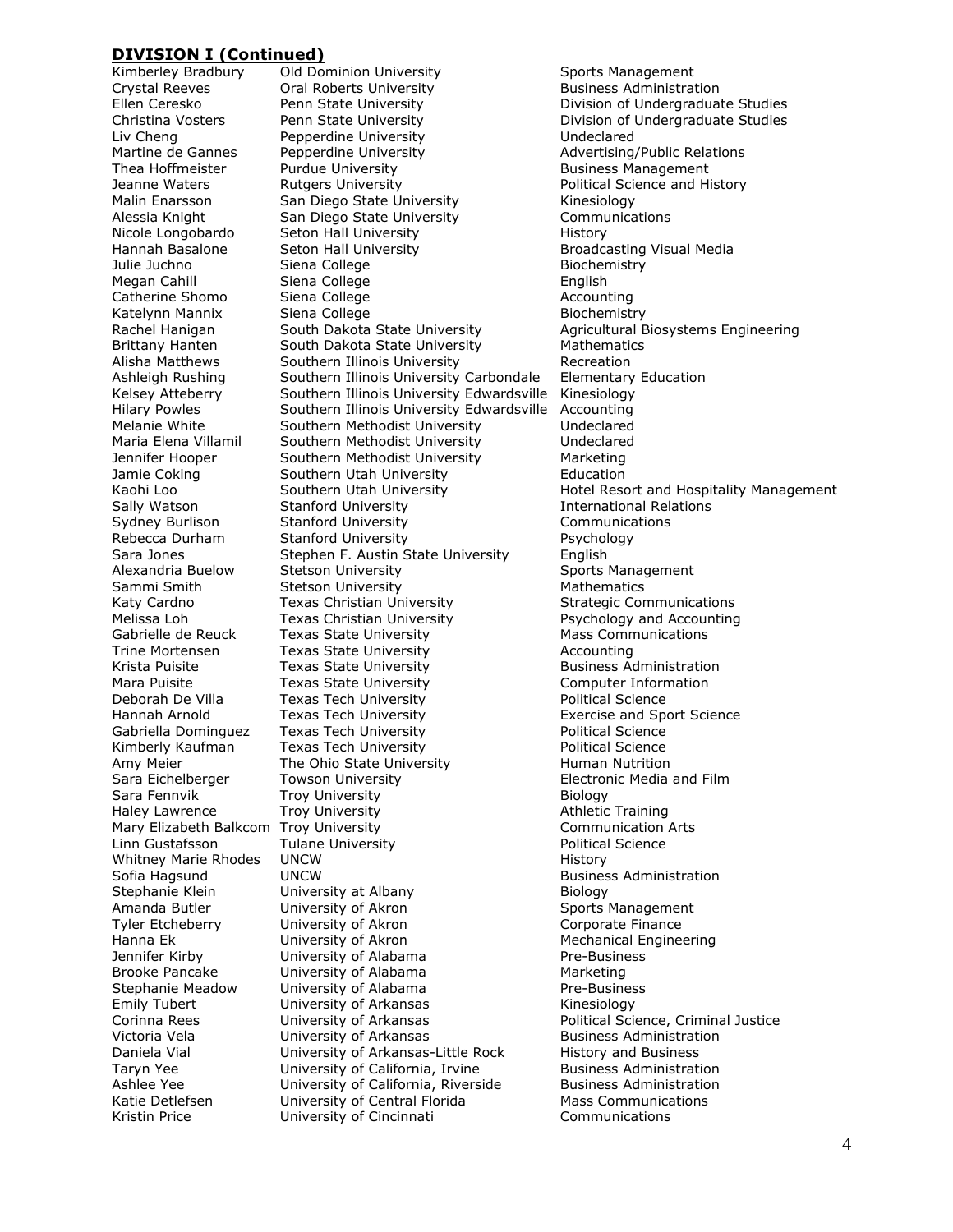Bambee Dela Paz **Iniversity of Cincinnati** Industrial Management Jessica Wallace **University of Colorado** Business/ Finance Taylor Doyle University of Colorado Journalism/Mass Communications Julie Pouliquen **State Couling University of Dayton** Engineering Engineering Engineering Couling University of Dayton Engineering Business Administration Heather Jorgensen University of Dayton Kelly Coakley **Example 2** University of Dayton **Business Administration** Clara Ang University of Dayton Engineering Cheryl Ang Cheryl Ang University of Dayton Cheryl Angles Administration Ellie Givens **Ellie Civens** University of Denver **Finance** Anna Christenson **Example 20 University of Denver** Finance Tonje Daffinrud **University of Denver Business Administration** Tory Bauman **The University of Denver Business Administration**<br>
Sarah Faller **Business** University of Denver **Business** Finance Sarah Faller **Sarah Faller** University of Denver **Finance** Finance **Mathematics** Mathematics University of Detroit Mercy Collette Hansen **University of Detroit Mercy** Nursing Alainna Stefan **University of Detroit Mercy** Nursing Lindsey Lammers **University of Detroit Mercy** Mathematics Maggie Wood **University of Evansville** Measurement Writing Tess Fordham **Indianal University of Georgia** Accounting Ka'ili Britos **English** University of Hawaii **English** Teo Poplawski **Mathem University of Idaho** Mathem Advertising Kayla Mortellaro **Music University of Idaho Public Relations** Nora Lucas **Example 2** University of Illinois **Rhetoric** Rhetoric Gianna DiGrazia **Muniversity of Iowa Human Physiology & Pre-Medicine** Jennifer Clark **University of Kansas** Graphic Design Grace Thiry **Subsetty Of Contains Containersity of Kansas** Sport Science Meghna Bal **Iniversity of Kansas** Sport Science Heather Lott **University of Kentucky** Biology Betsie Johnson **University of Kentucky Elementary Education** Megan Moir **Marketing** University of Kentucky **Accounting and Marketing** Britany Hanna University of Louisiana at Monroe Biology Ali Lucas University of Louisiana at Monroe Math Education Lina Svensson LagergrenUniversity of Louisiana at Monroe Accounting Anna-Karin Ljungstrom University of Louisville Psychology Maria Castellanos University of Louisville Psychology University of Maryland Finance Hayley Brown **University of Maryland** Marketing Julia Hodgson **University of Memphis** Communications Kathleen Glavin University of Memphis Exercise and Sport Science Marissa Steen **State University of Memphis** Sport and Leisure Management Caramia Sitompul University of Michigan Art and Design Haley Millsap **University of Mississippi Hospitality Management** Ashley Lance **University of Mississippi** Journalism Christina Miller University of Mississippi Undeclared Kathryn Fowler **University of Mississippi** Classics Kathleen Gallagher University of Missouri Business Administration Madison Elaine Maddox University of Missouri-Kansas City Communication Studies Emily Renee Isaacson University of Missouri-Kansas City Communication Studies Steffi Neisen University of Nebraska Education Madeleine Sheils **University of Nebraska** Philosophy Jamie Yam **University of Nevada** Finance Alejandra Guacaneme University of Nevada-Las Vegas Journalism and Media Studies Katerina Prorokova University of Nevada-Las Vegas Undeclared Bethany Glassford University of Nevada-Las Vegas Art Therese Koelbaek University of Nevada-Las Vegas Business Marketing Manon de Roey **University of New Mexico** Business Administration Sarah Salvo University of New Mexico Business Administration Beth Buchner Beth Buchner University of New Mexico Rebecca Hellbom University of New Mexico Music Allie White Community of North Carolina English<br>Courtney Taylor Conversity of North Carolina-Greensboro Hospitality Management Courtney Taylor University of North Carolina-Greensboro Elizabeth Bundy University of North Carolina-Greensboro Broadcast Journalism Jacey Chun **University of North Texas** General Studies Chaslyn Chrismer **University of North Texas** Kinesiology

Rachel Choi (Sarang) University of Idaho Marketing, Professional Golf Management Sarah Mathews **Iniversity of Memphis** Accounting and International Business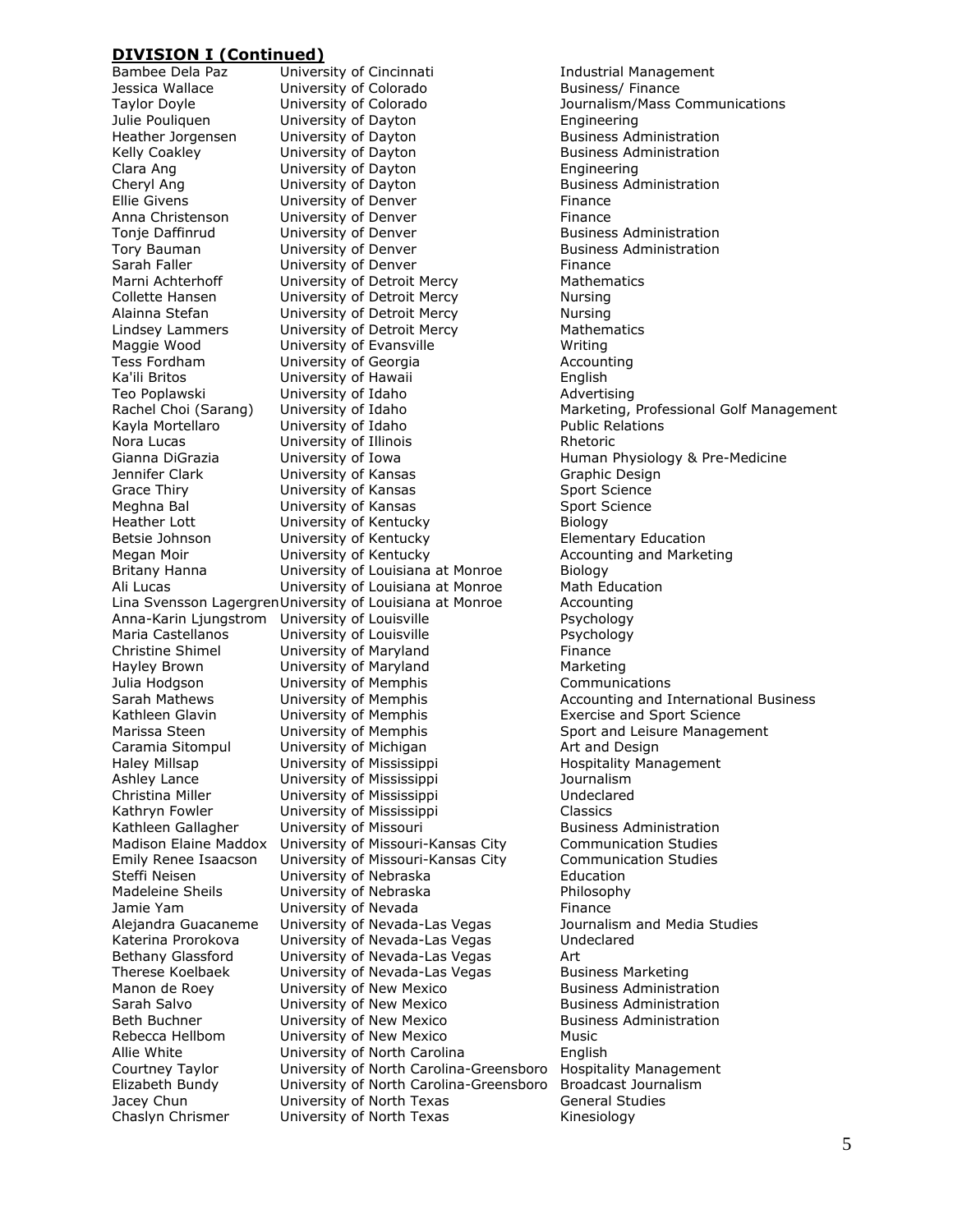Katie Bolling Winthrop University

Katie Conway **Example 2** University of Notre Dame So-Hyun Park **University of Notre Dame** Accounting Nicole Zhang University of Notre Dame Undeclared Emily Collins **Communications**<br>
Ellen Mueller **Communications**<br>
University of Oklahoma Charles Health and Exerc Ellen Mueller **Numbers** University of Oklahoma **Health and Exercise Science** Courtney Rousse University of Richmond Biology Kristen Golightly University of South Alabama Communications Nina Offenberg **Indiana** University of South Alabama **Finance** Anna Sellen-Runefjell University of South Alabama Finance Amanda Strang The University of South Carolina The Experimental Psychology Katie Burnett **University of South Carolina** Experimental Psychology Katie Rose Higgins University of South Carolina Business Administration<br>
Samantha Swinehart University of South Carolina Business Administration Samantha Swinehart University of South Carolina **Business Administration**<br>Taylor Pleier **Business Administration** University of South Carolina Upstate Johanna Ebenhag **University of South Carolina Upstate** Business Administration Ana Joaquina Lopez University of South Florida Business Economics and Finance<br>
Kelli Prv Business University of South Florida Biomedical Science University of South Florida Biomedical Science Emily Vanetten **Emily Vanet Contains Contains Contains Contains Contains Contains Contains Contains Management** Karli Heimbecker **University of South Florida** Political Science Rachel Morris University of Southern California Business Administration Sandra Sohlberg **University of Southern Mississippi** International Business Kelsey Gibson University of Southern Mississippi Undeclared Sara Monberg **Example 20** University of Tennessee **Economics** Economics Kaitlyn Rohrback **University of Tennessee** Business Administration Marion Duvernay University of Tennessee Chattanooga Mechanical Engineering Yushira Budhram University of Tennessee Chattanooga Psychology Jordan Britt University of Tennessee Chattanooga Nursing Maria Juliana Loza University of Tennessee Chattanooga Mechanical Engineering Haley Hocott University of Texas - Pan American Criminal Justice Melinda Uriegas University of Texas - Pan American Biology Maria Jose Camey University of Texas - Pan American Marketing Ana Pastor **Edge University of Texas-El Paso International Business** Rosana Gomez University of Texas-El Paso Art Liz Sobczak University of Texas-El Paso Management Emma Edin University of Texas-El Paso Undeclared Michelle Hui University of Toledo Exercise Science University of Toledo Marita Engzelius **Exercise Sports Science** University of Tulsa **Exercise Sports Science** Kamryn Ruffin **Exercise** University of Tulsa **Exercise Sports** Science Nicole Agnello University of Virginia Exercise Physiology Lindsay Danielson University of Wisconsin Finance Abbie Archibald Utah Valley University Elementary Education Jordyn Dougal Utah Valley University Exercise Science Celeste Gish **Utah Valley University** Celeste Gish Biology Beverly Pike **Utah Valley University** Deaf Studies Allison Travis **Mashington State University** Accounting-Graduate School Kelsey Adams Reynolds Weber State University Theorem 2011 Dental Hygiene Blaire Minter Western Carolina University Psychology Rachel Nelson **Western Carolina University** Mutrition Malin Jansson Western Carolina University Psychology Emily Brink Western Illinois University Food Science Kristi Tschudin Western Illinois University Marketing Claire Gursh Western Illinois University Elementary Education Leah Grawburg **Western Michigan University** Secondary Education Kaylee Imel **Western Michigan University** Accounting Abby Bartlett **Wichita State University Field Major-English** Natalie Samb **Wichita State University** Marketing Gretchen Huhnerkoch Wichita State University Exercise Science Nicole Mooberry Winthrop University International Business Kristin Tan **Xavier University William Strategier Media** Undeclared Christine Cash **Xavier University Business Administration Business Administration** Audrey Fellmeth Xavier University Liberal Arts/OT Michelle Winkler **Saxier University** Sports Management

Megan Grehan **Vanderbilt University** Human and Organizational Development Alexa Arent Western Illinois University Law Enforcement Justice Administration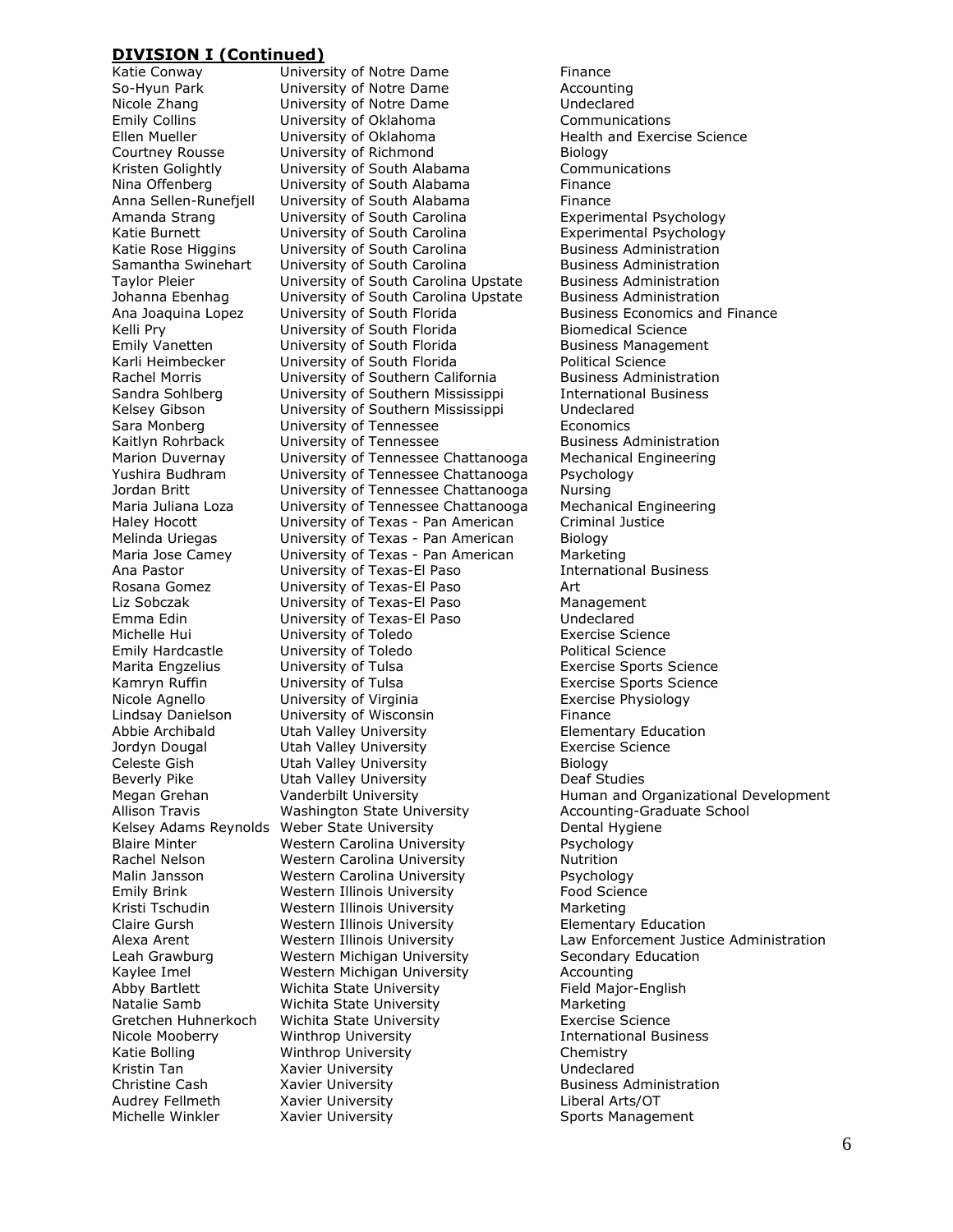Breanna Patz Xavier University Accounting Lillian Boettcher **Manual Yale University** Manual American Studies Sun Gyoung Park Yale University **Provide Science** Political Science

# **DIVISION II Name School Major**

Sierra Sanchez Academy of Art University Mass Communications Crystal Superal Academy of Art University Mass Communications Andrea Nieto **Academy of Art University** Fashion Randee Stegman Angelo State University **Kinesiology-Exercise Science** Mary Makenzie Stone Angelo State University **Mary Makenal** Undeclared Maury McCormick Angelo State University Accounting Krista Czarnecki angelo State University and Accounting Holly James **Ashland University Ashland University Information Systems** Molly Leland **Augustana College** Mathematics Mathematics Katelyn Tobin **Augustana College Business Administration** Jennifer Rechtin Bellarmine University Accounting Leah Pehlke **Bellarmine University** Mathematics Maggie Schad Bellarmine University Biology Katherine Canadas California State University, Chico Applied Computer Graphics Shelby Hooper **California State University, Chico** Business Administration/Finance Courtney J Soekland California State University, Monterey Bay Business Administration California State University, Monterey Bay Business Administration Darcy Lake California State University, Monterey Bay Social and Behavioral Sciences Maria Lopez California University of Pennsylvania Business Administration Dianne Luke California University of Pennsylvania Sports Management Kim Thomas California University of Pennsylvania Sports Management Kylee Johnson Cameron University The Supersylve HPE Johnna Holden **Cameron University** Sports Fitness Management Aleesha Holden Cameron University Undeclared Eileen Purpur Catawba College **Accounting** Catawba College Samantha Veights Clarion University of Pennsylvania Secondary Ed, Math Laura Petterson Concordia University - St. Paul Elementary Education Monica Enderlin Concordia University - St. Paul Graphic Design Kaytie Spangler Concordia University - St. Paul Marketing<br>
Molly Noser Concordia University - St. Paul Math and Biology Molly Noser Concordia University - St. Paul Marissa Hill Drury University Accounting Aubree Vaughan Drury University Environmental Studies Lauren Michael **Drury University Example 20 Servers** Undeclared Morgan Lamberson Drury University **Norgan Lamberson** Drury University Katrina Choate **Drury University** Chronic Secondary Education Bryce Hetchler **Ferris State University Example 20 Biology/Pre-Medicine** Emily Rohdy **Ferris State University Ferris State University** Professional Golf Management Leslie Choucard Flagler College Contract Spanish Karisma Smith Florida Institute of Technology Aerospace Engineering Amy Hodgkinson Florida Southern College The Business Administration Jackie Rajek Florida Southern College Florida Southern College Finance<br>Marianne Andersson Florida Southern College Finance Florida Southern College Finance Emily Flanigan Florida Southern College Full and Movement and Performance Kiersten Klekner-Alt Gannon University **Alta Constants Constants Constants Constants Constants Constants Constant** Kelly Nickerson **Gannon University** Sport and Exercise Science Allie Tyler Grand Valley State University Exercise Science Sarah Hoffman Grand Valley State University Nursing Kaitlyn Schwartze Lincoln University **Civil Engineering** Ellen Chambers Lynn University International Relations Mycah Hudson **Maryville University** Maryon Martha Acturaial Science Kristin Bayless Maryville University **Maryon** Physical Therapy Natalie Bird Missouri Western State University Sports Management Shelby Stone Missouri Western State University Nursing Lisa Brandl **Newberry College PE/Sports Management** Julia Daneshfar Mewberry College **Political Science** Political Science Maria Luz Besio Newberry College Business Administration Danielle Wright **Northeastern State University** Hospitality and Tourism Management

Alyssa Michelle Roland Yale University Mechanical Engineering

Jacqueline DeBoer Ferris State University Music Industry Management/Business Kristen Montag Maryville University **Accounting/Sports Business Management**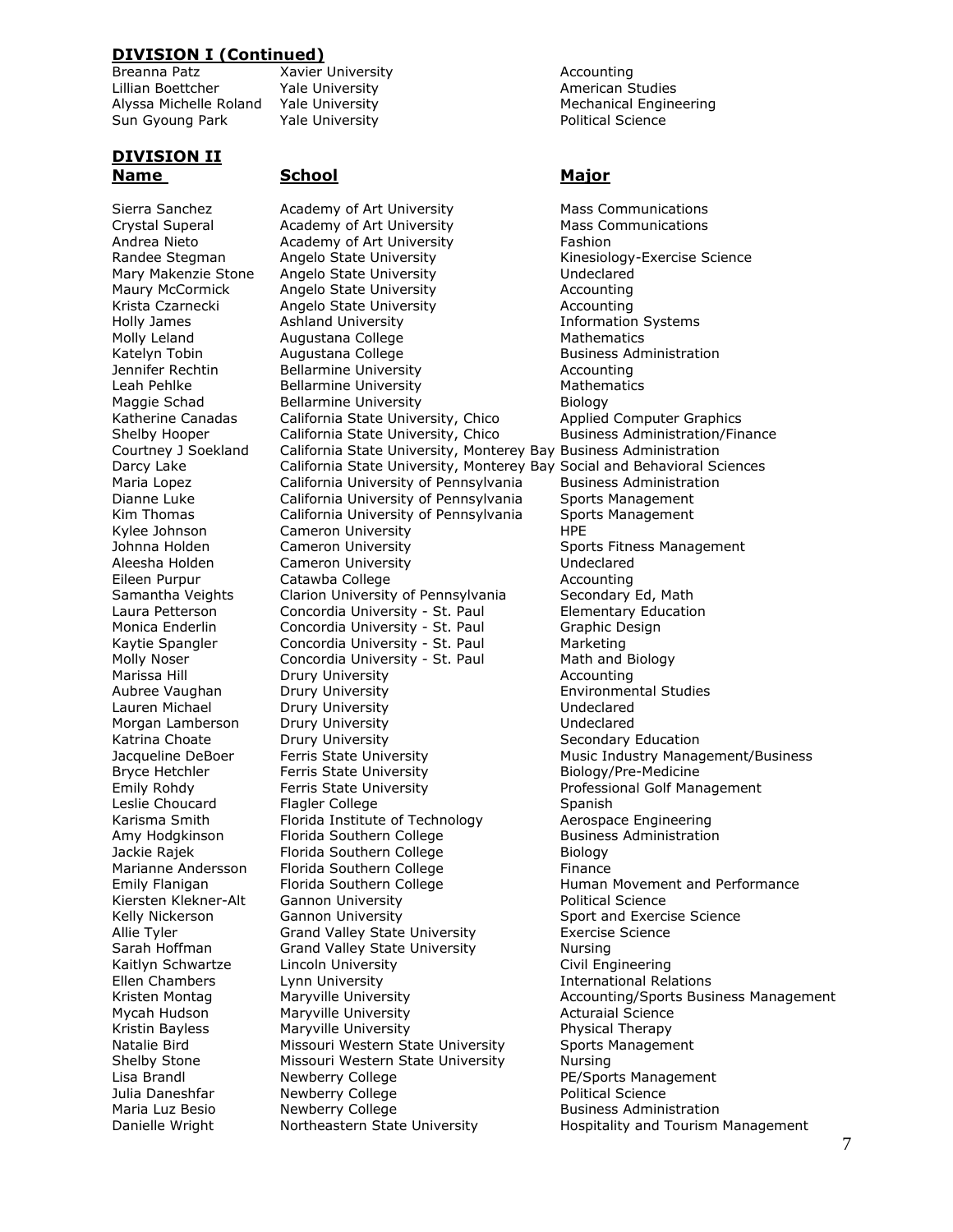Goeun Lee Saint Leo University Carissa Schwalm Western New Mexico University Movement Science - Kinesiology

# **Division III**

Lauren Hammell allegheny College and Biochemistry<br>
Laura Hilger and Allegheny College and Studio Art Courtney Klein Allegheny College Abby Sorensen Allegheny College Manuel Momen's Studies Irene Hickey **Amherst College** History Jessica Berens **Augustana College** Art Education Jamie Lawrence Augustana College Contract Controller Undeclared

Whitney McAteer and Mortheastern State University and Speech Pathology<br>Tess Edwards and Morthwest Missouri State University and International Business Tess Edwards Northwest Missouri State University Kristina D'Angela Northwest Missouri State University Biology Cassie Lowell Northwest Missouri State University Journalism Erin Fluke **Northwood University Accounting** Lauren Lenkowski Morthwood University Manus Marketing/Management Sarah Vonderembse Ohio Dominican University Accounting Karalyn Newman Ohio Dominican University Biology Angela Gimenez Pfeiffer University Physics Joanna Coe **Rollins College Political Science** Brianna Seo **International Business** Rollins College **International Business** Fabia Rothenfluh Rollins College The Economics Elin Marcsdottir **Elin Rollins College Economics**<br>Goeun Lee Saint Leo University **Eline College College Exemple** Criminal Justice Heather Petronis Saint Leo University Sport Business Suzanne Ervin Saint Leo University Accounting Spencer Heller Sonoma State University Sarah Baukol Southwest Minnesota State University psychology Rachel Patnoe Southwest Minnesota State University Biology Shaynna Mann St. Cloud State University Biomedical Science Kirby Baker **St. Edward's University** Mathematics Carla Cooper **Tarleton State Tarleton State Finance** Melanie Tham Tarleton State **Melanie Tham** Tarleton State Victoria Young Texas A&M International University Communications Megan Benites Texas A&M University-Commerce Business Administration Sara Diaz Texas A&M University-Commerce Business Administration Elizabeth Lestmann Truman State University Business Administration Jessica Schepker Truman State University **Business Administration** Lynn Dreisilker **Truman State University Business Administration** Jillian Corum Tusculum College **Business Administration** Haley Rye **Tusculum College Elementary Education** Sara Howard **Tusculum College Tusculum College Biology** Adriana Vizcarrondo Tusculum College **Business Administration** katie Doane Tusculum College The Education Taylor Neidy University of Central Oklahoma Professional Golf Management Raelynn Farthing University of Central Oklahoma Chemistry<br>
Chaney Uhles Chaney University of Central Oklahoma Profession University of Central Oklahoma Professional Golf Management Ashley Gubser **University of Findlay Pharmacy** Trelyn Gerlinger **Manufor University of Findlay Accounting** Brooke Albers **Example 2** University of Findlay **Health Science/Pre Physical Therapy** Hillary Wenning **University of Indianapolis** Finance Amy Thompson **University of Indianapolis** Marketing Entrepreneurship Brianna Scheidler **University of Indianapolis** Mursing Jennifer Konop University of Indianapolis Biology Pre-Physical Therapy Ricca Soper **Iniversity of Nebraska Omaha** Business Administration - Accounting Danielle Suponchick University of Nebraska Omaha Physical Education, Exercise Science Danielle Suponchick University of Nebraska Omaha Physical Education, Exercise Science Katja Dammann University of North Carolina Pembroke Business Administration/Marketing McKenzie Holthaus Upper Iowa University **Athletic Training** Katie Brossard Upper Iowa University Education Macy Davis **Macy Davis** West Texas A&M University **Sports Exercise Science** Alisa White West Texas A&M University Journalism Sara Coe West Texas A&M University Education Vanessa Spradlin West Texas A&M University Engineering

# **Name School Major/Minor**

Allegheny College Studio Art<br>Allegheny College Studio Biology Megan Vandersee Augustana College Chemistry/Education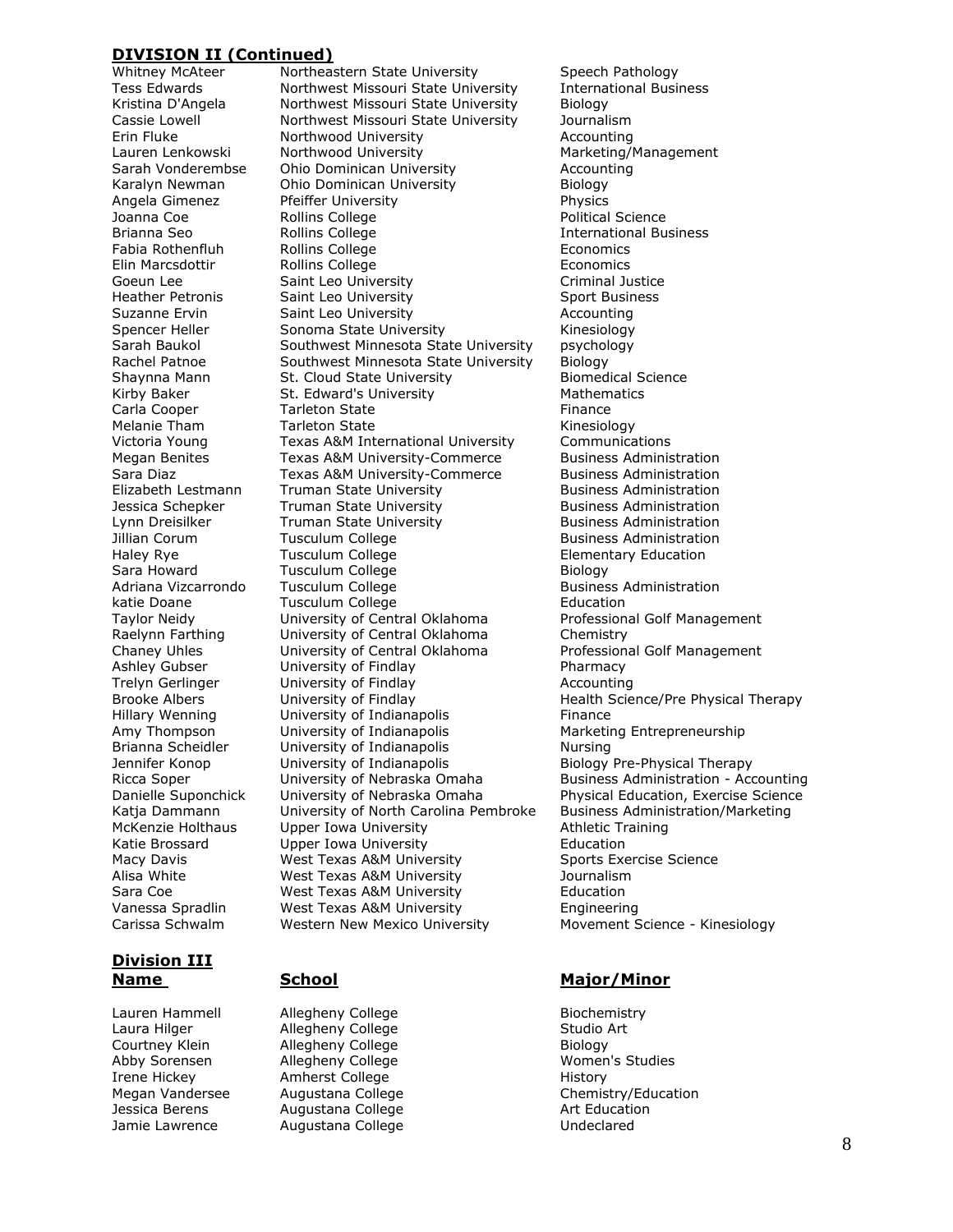Theresa Apoznanski New York University

Alexis Wadowski Benedictine University<br>Kaleigh Toole Birmingham Southern College Busines Birmingham Southern College Business Administration Jennifer Commander Birmingham Southern College English/Spanish Traci Johnson Carleton College Carleton College Kaurie Kincaid Central College Contral College Mathematics Molli O'Brien Central College Elementary education Emily Bachert Centre College **Biology** Paige Burton **Centre College Contract College History** Catherine Parks Centre College Context College Catherine Parks Kathryn Hauff **College of St. Benedict** Political Science/Pre-Law Blair Allen Concordia University Texas Accounting<br>
Kayla Burch Concordia University Texas Accounting Kayla Burch Concordia University Texas Accounting Rebecca Studin Cortland State Sport Management & Spanish Paige Gooch DePauw University Economics Brittany Stephens Franklin College Secondary Education - Math Avery Brown **Franklin College Business Administration** Business Administration Annie Kaylor Franklin College Franklin College Pre-Med Amanda Mandy Cameron George Fox University Theorem Chemistry Kara McNulty **Gettysburg College** College Contains a Undeclared Kayleigh Dittes **Gustavus Adolphus College** Biology Katherine Schenfeld Gustavus Adolphus College Thealth and Exercise Science Annie Jackson **Gustavus Adolphus College** Management Taylor Drenttel Gustavus Adolphus College and Political Science<br>
Elizabeth Cheng Hollins University Biology and Che Elizabeth Cheng Hollins University Biology and Chemistry Emily Atsma **Hope College** Public Accounting Lauren Zandstra Hope College Collect Chemistry Megan C. Scholten Hope College **Example 20** Economics and Psychology Hansaem Hur **Huntingdon College** Sports Management Grace Caird **Macalester College Political Science** Political Science Alyse Ray **Maryville College TN** Political Science Katie Marie McElroy McMurry University **Early Childhood Education** Jessica Bluestein Middlebury College **International Studies**<br>
Flora Weeks Middlebury College **International Studies**<br>
Environmental Studie Brittany Holmes Millikin University **Information Systems**<br>
Kayla Voqel Millikin University **Information and State State Communication** and S Kayla Vogel **Millikin University**<br>Theresa Apoznanski New York University **Communication and Spanish** Marisa Miko **North Central College** Music Education Alyssa Gaudio North Central College Exercise Science Mary Kate Rohn **North Central College** Sports Management Chelsea Gatterdam Oglethorpe University Communications Dona Kioseff **Oglethorpe University Pre-Med** Lauren Campbell **College** College **Biology** Amber Conrad Clivet College Contact Business Administration Kelsey Tosca **Otterbein University** Manuscription Art Alexandria Pulos **Otterbein University International Business** Catherine Brunoehler Otterbein University Economics Christine Foppe Otterbein University Early Childhood Education Heidi Mitchell Otterbein University Accounting Chloe Bootstaylor Rhodes College Chloe Bootstaylor Mary Reed **Rhodes College** Resolution Business Administration Mary Kate Boyce Saint Mary's College (IN) Finance Marin Beagley Saint Mary's College (IN) Psychology Gia Puch Saint Mary's University (MN) Simone Date Schreiner University **Schreiner Political Science** Karissa Speck Southwestern University **Accounting** Molly Zumbro Trinity University Math and Biology Molly McCarthy Trinity University Transland Baylor Engineering Science<br>
Kelly Gonyea University of Mary Hardin-Baylor Accounting University of Mary Hardin-Baylor Accounting Allison Holly University of Mary Hardin-Baylor Exercise Science Danelle Olson University of Wisconsin Stevens Point Nutrition Mary Welch University of Wisconsin Stevens Point Undeclared

Laura Knutson **Carleton College English/French & Francophone Studies** Biomedical Science Brittany Brownrigg Franklin College Journalism/Broadcasting/Public Relations Charlotte Park Hope College Communications and Management Environmental Studies and Geology Adrienne Jones **Olivet College** Sports & Recreation Management